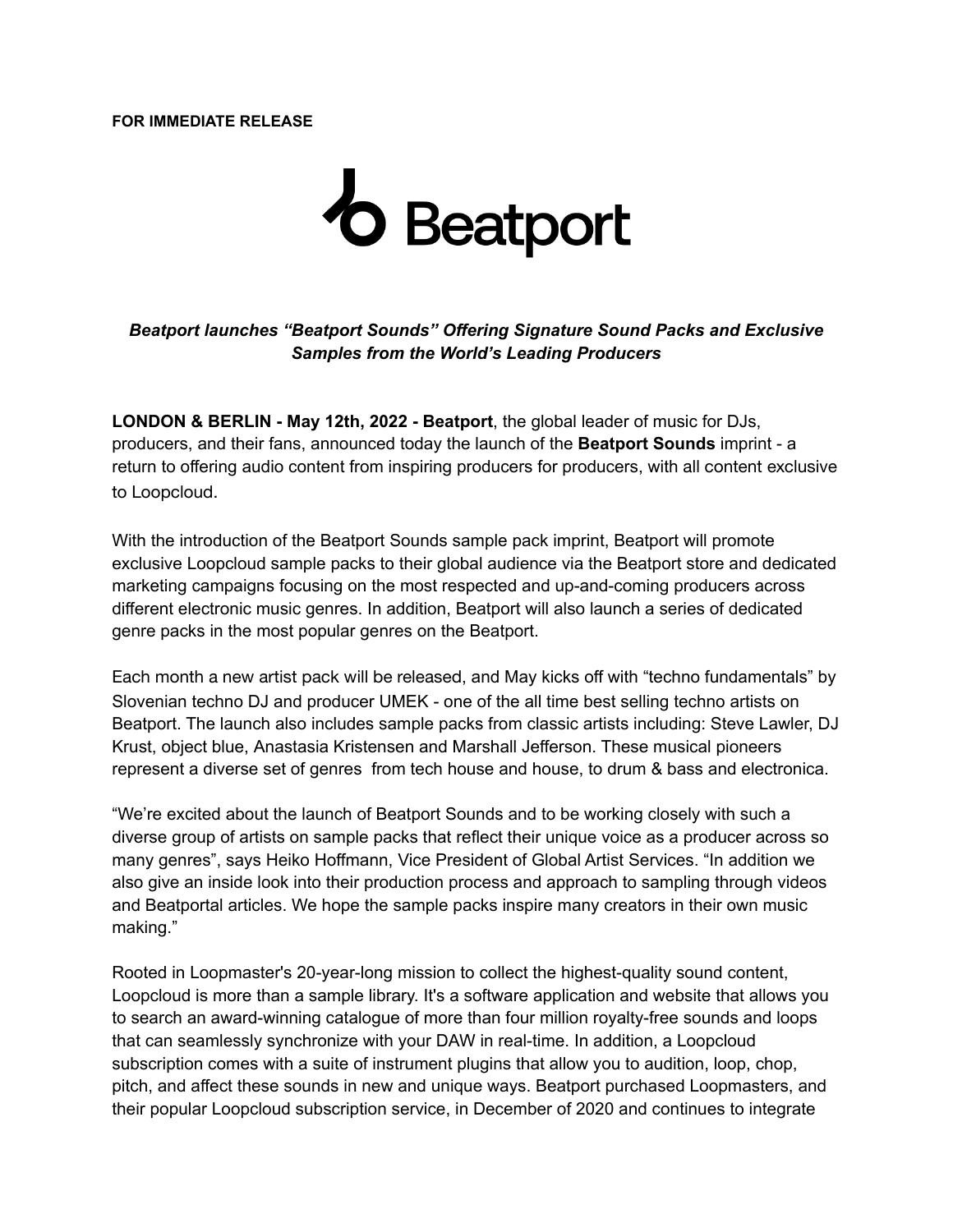the product into its global ecosystem of creators. Learn more [here](https://www.loopcloud.com/cloud/).

Beatport Sounds content can be accessed sample by sample as part of the Loopcloud subscription, and full packs can also be purchased entirely from the Loopcloud application and website.

Start exploring [Beatport](https://sounds.loopcloud.com/label/162-Beatport-Sounds) Sounds and find the samples your productions have been looking for.

## **[Artwork](https://beatport.box.com/s/4od8xnn5zxyi0e23smoyibkshfp4ymit)**



from our leading producers.

## **About The Beatport Group:**

The Beatport Group is the worldwide home of music for DJs, producers, and their fans. Founded in 2004, the The Beatport Group of companies includes Beatport, the preeminent store for electronic music DJs, Beatsource for the open-format DJ community, [Loopmasters](https://www.loopmasters.com/), [Loopcloud](https://www.loopcloud.com/cloud/) and for music producers, and Beatport Media Group for brands and fans of DJ culture. The Beatport Group's portfolio of products includes an array of high-quality audio solutions to choose from, including: full song downloads, exclusive content from leading labels, a streaming music service seamlessly integrated into DJ software and hardware (LINK) and exclusive sound packs and plugins. All of the content is expertly curated on a weekly basis by a global team that helps define DJ culture. Beatport has offices in Berlin, Brighton, Denver and Los Angeles. Follow us on **[Twitch,](https://www.twitch.tv/beatportofficial) [Facebook](https://www.facebook.com/beatport/)** and **Twitter**, and **[Instagram](https://www.instagram.com/beatport/)**.